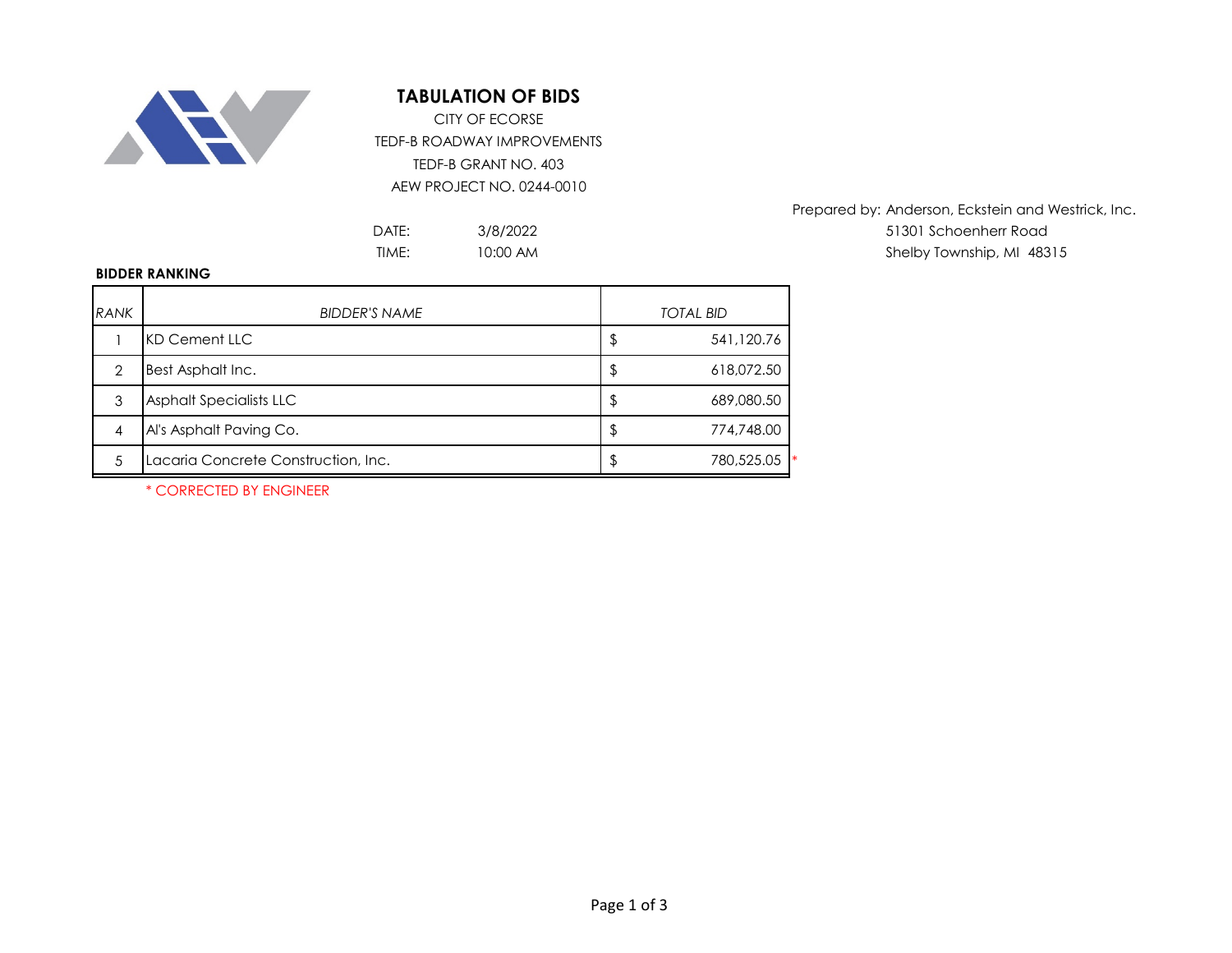|             | <b>TABULATION OF BIDS</b><br><b>CITY OF ECORSE</b> |                                                            |       |                           |                   |                       |                                |                   |            |
|-------------|----------------------------------------------------|------------------------------------------------------------|-------|---------------------------|-------------------|-----------------------|--------------------------------|-------------------|------------|
|             |                                                    | <b>TEDF-B ROADWAY IMPROVEMENTS</b><br><b>KD Cement LLC</b> |       |                           | Best Asphalt Inc. |                       | <b>Asphalt Specialists LLC</b> |                   |            |
|             | TEDF-B GRANT NO. 403                               |                                                            |       | 3250 New Farm Ct. Suite 6 |                   | 6334 N. Beverly Plaza |                                | 1780 E. Highwood  |            |
|             | AEW PROJECT NO. 0244-0010                          |                                                            |       | Commerce Twp., MI 48390   |                   | Romulus, MI 48174     |                                | Pontiac, MI 48340 |            |
| Item<br>No. | Description                                        | Estimated<br>Quantity                                      | Units | Unit Price                | Amount            | Unit Price            | Amount                         | Unit Price        | Amount     |
| -1.         | _Mobilization, 3%                                  |                                                            | LS    | 15,760.00                 | 15,760.00         | 17,000.00             | 17,000.00                      | 20,000.00         | 20,000.00  |
| 2.          | Site Restoration and Cleanup                       | -1                                                         | LS    | 4,000.00                  | 4,000.00          | 1,500.00              | 1,500.00                       | 6,000.00          | 6,000.00   |
| 3.          | _Traffic Maintenance and Control                   | -1                                                         | LS    | 11,600.00                 | 11,600.00         | 10,000.00             | 10,000.00                      | 60,000.00         | 60,000.00  |
| 4.          | _Dr Structure, Rem                                 | 19                                                         | Ea    | 100.00                    | 1,900.00          | 500.00                | 9,500.00                       | 600.00            | 11,400.00  |
| 5.          | Curb & Gutter, Conc, Rem                           | 800                                                        | Ft    | 10.00                     | 8,000.00          | 15.00                 | 12,000.00                      | 15.00             | 12,000.00  |
| 6.          | Sidewalk, Rem                                      | 60                                                         | Syd   | 13.50                     | 810.00            | 13.50                 | 810.00                         | 30.00             | 1,800.00   |
| 7.          | _Driveway, Conc, Rem, Modified                     | 410                                                        | Syd   | 13.50                     | 5,535.00          | 15.00                 | 6,150.00                       | 22.00             | 9,020.00   |
| 8.          | Subgrade Undercutting, Modified                    | 80                                                         | Cyd   | 45.00                     | 3,600.00          | 5.00                  | 400.00                         | 80.00             | 6,400.00   |
| 9.          | Soil Erosion and Sediment Control                  | $\mathbf{1}$                                               | LS    | 2,500.00                  | 2,500.00          | 2,800.00              | 2,800.00                       | 2,500.00          | 2,500.00   |
| 10.         | Aggregate Base, 8 inch                             | 948                                                        | Syd   | 10.50                     | 9,954.00          | 9.00                  | 8,532.00                       | 12.50             | 11,850.00  |
| 11.         | Dr Structure, Adj, Case 1                          | 13                                                         | Ea    | 350.00                    | 4,550.00          | 525.00                | 6,825.00                       | 1,600.00          | 20,800.00  |
| 12.         | Dr Structure, Adj, Add Depth                       | 13                                                         | Ft    | 275.00                    | 3,575.00          | 200.00                | 2,600.00                       | 300.00            | 3,900.00   |
| 13.         | Dr Structure, 48 Inch dia                          | 19                                                         | Ea    | 1,500.00                  | 28,500.00         | 4,000.00              | 76,000.00                      | 4,500.00          | 85,500.00  |
| 14.         | Pavt, Cleaning                                     | $\mathbf{1}$                                               | LS    | 3,000.00                  | 3,000.00          | 12,000.00             | 12,000.00                      | 3,500.00          | 3,500.00   |
| 15.         | Cold Milling HMA Surface, 2 inch                   | 6,783                                                      | Syd   | 6.10                      | 41,376.30         | 4.50                  | 30,523.50                      | 3.50              | 23,740.50  |
| 16.         | Pavt Joint & Crack Repr, Det. 7                    | 2,450                                                      | Ft    | 11.77                     | 28,836.50         | 9.00                  | 22,050.00                      | 8.00              | 19,600.00  |
| 17.         | HMA, 4E1                                           | 662                                                        | Ton   | 129.33                    | 85,616.46         | 114.00                | 75,468.00                      | 100.00            | 66,200.00  |
| 18.         | <b>HMA, 5E1</b>                                    | 1,480                                                      | Ton   | 107.10                    | 158,508.00        | 115.00                | 170,200.00                     | 105.00            | 155,400.00 |
| 19.         | _Pavt Repr, Rem, Modified                          | 1,895                                                      | Syd   | 13.50                     | 25,582.50         | 14.00                 | 26,530.00                      | 20.00             | 37,900.00  |
| 20.         | Driveway, Nonreinf Conc, 6 inch, Modified          | 410                                                        | Syd   | 54.00                     | 22,140.00         | 66.00                 | 27,060.00                      | 75.00             | 30,750.00  |
| 21.         | Curb & Gutter, Conc., Det. F2                      | 800                                                        | Ft    | 27.00                     | 21,600.00         | 22.00                 | 17,600.00                      | 35.00             | 28,000.00  |
| 22.         | Sidewalk, Conc, 4 inch                             | 540                                                        | Sft   | 5.00                      | 2,700.00          | 6.00                  | 3,240.00                       | 9.00              | 4,860.00   |
| 23.         | Pavt Repr, Nonreinf Conc, 8 inch                   | 948                                                        | Syd   | 54.00                     | 51,192.00         | 83.00                 | 78,684.00                      | 70.00             | 66,360.00  |
| 24.         | External Structure Wrap. 18 inch                   | 1                                                          | Ea    | 285.00                    | 285.00            | 600.00                | 600.00                         | 1,600.00          | 1,600.00   |
|             |                                                    |                                                            |       |                           |                   |                       |                                |                   |            |
|             | <b>TOTAL AMOUNT BID   \$</b>                       |                                                            |       | 541,120.76                | \$                | 618,072.50            | \$                             | 689,080.50        |            |

\* CORRECTED BY ENGINEER